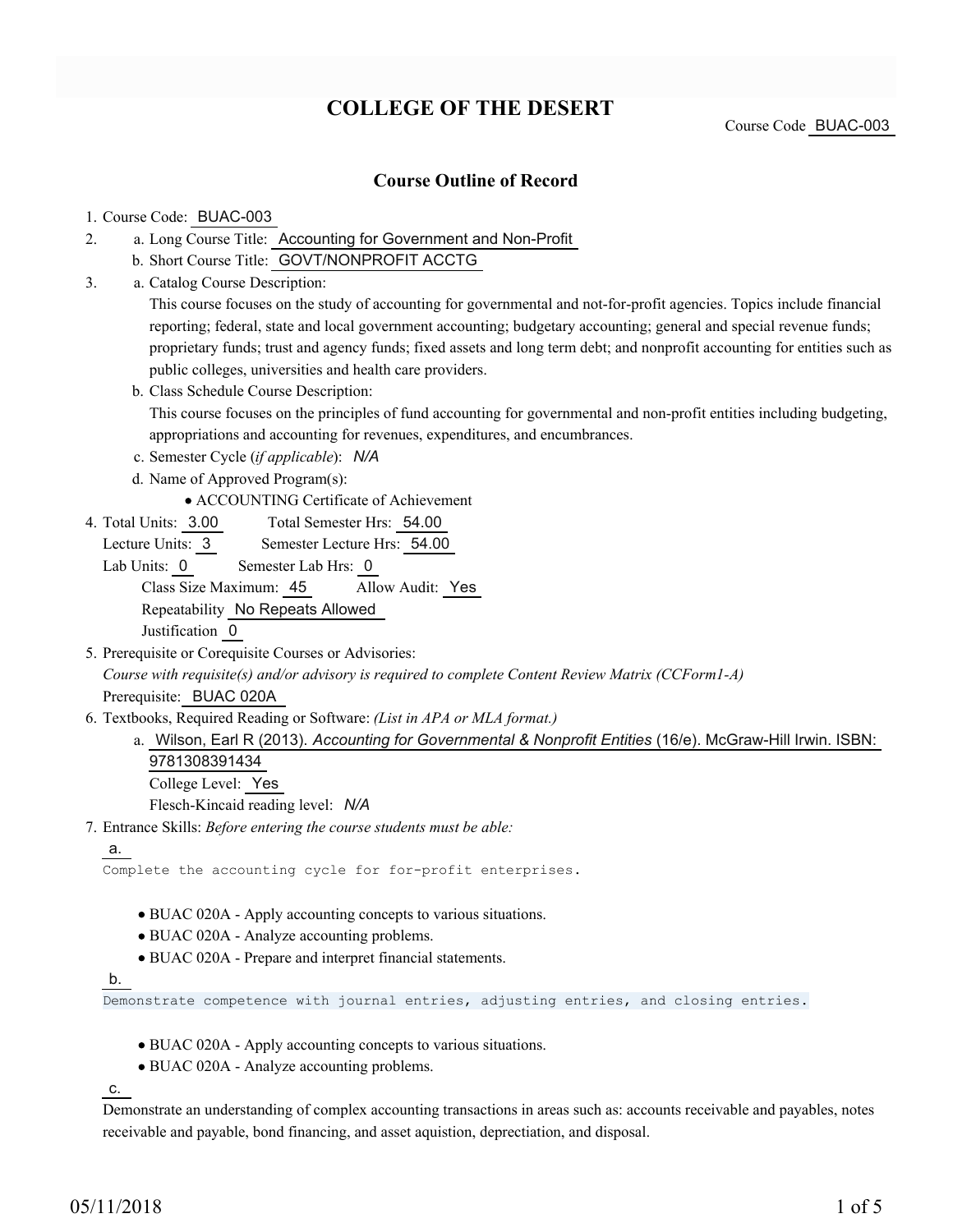- BUAC 020A Apply accounting concepts to various situations.
- BUAC 020A Develop comprehensive understanding of accounting as an information system.
- 8. Course Content and Scope:

#### Lecture:

- Characteristics and Types of government and not-for-profit organizations 1.
	- 1. Identify organization and purpse
	- 2. Identify users and uses of accounting information
	- 3. Discuss accounting principles and standards
	- 4. Explain objectives of financial reporting
	- 5. Identify unique accounting and financial reporting characteristics
- 2. Fund accounting
	- 1. Identify funds as subdivision of an entity
	- 2. Identify application to government, proprietary, and fiduciary funds
	- 3. Prepare operating statements of general funds
- 3. Types of budgets
	- 1. Explain budget laws
	- 2. Identify budget process
	- 3. Discuss approaches to budgeting
	- 4. Explain budget reviews
	- 5. Prepare the budget documents
	- 6. Explain the adoption of the budget
	- 7. Explain Federal budgetary process
- 4. Revenues and Expenditures
	- 1. Identify and classify revenues and expenditures
	- 2. Prepare control accounts and subsidiary ledgers
	- 3. Discuss property tax accounting
	- 4. Discuss other taxes and intergovernmental grants
	- 5. Present fund balance
	- 6. Explain interfund activities
	- 7. Explain permanent funds
- 5. Capital project funds, debt service funds, and special assessments
	- 1. Explain measurement focus and basis of accounting
		- 2. Discuss capital project funds
		- 3. Discuss debt service funds
		- 4. Identify special assessment projects
		- 5. Identify special aspects of internal service funds
		- 6. Explain specific aspects of enterprise funds
- 6. Proprietary and fiduciary funds
	- 1. Explain employer government pension accounting
	- 2. Differentiate among types of pension plans
	- 3. Identify pension trust funds
	- 4. Identify investment trust funds
	- 5. Identify private purpose trust funds
	- 6. Identify agency funds
- Financial reporting and preparation of fund financial statements 7.
	- 1. Identify financial reporting objectives
	- 2. Identify financial reporting models
	- 3. Explain GASB Statement 14
	- 4. Identify external financial reporting requirements
	- 5. Prepare fund financial statements
	- 6. Prepare government wide financial statements
	- 7. Prepare consolidated U.S. government financial statements
	- 8. Identify Federal agencies financial reporting requirements
- Accounting for not-for-profit organizations 8.
	- 1. Explain characteristics of not-for-profit organizations
	- 2. Discuss financial reporting
	- 3. Discuss contributed services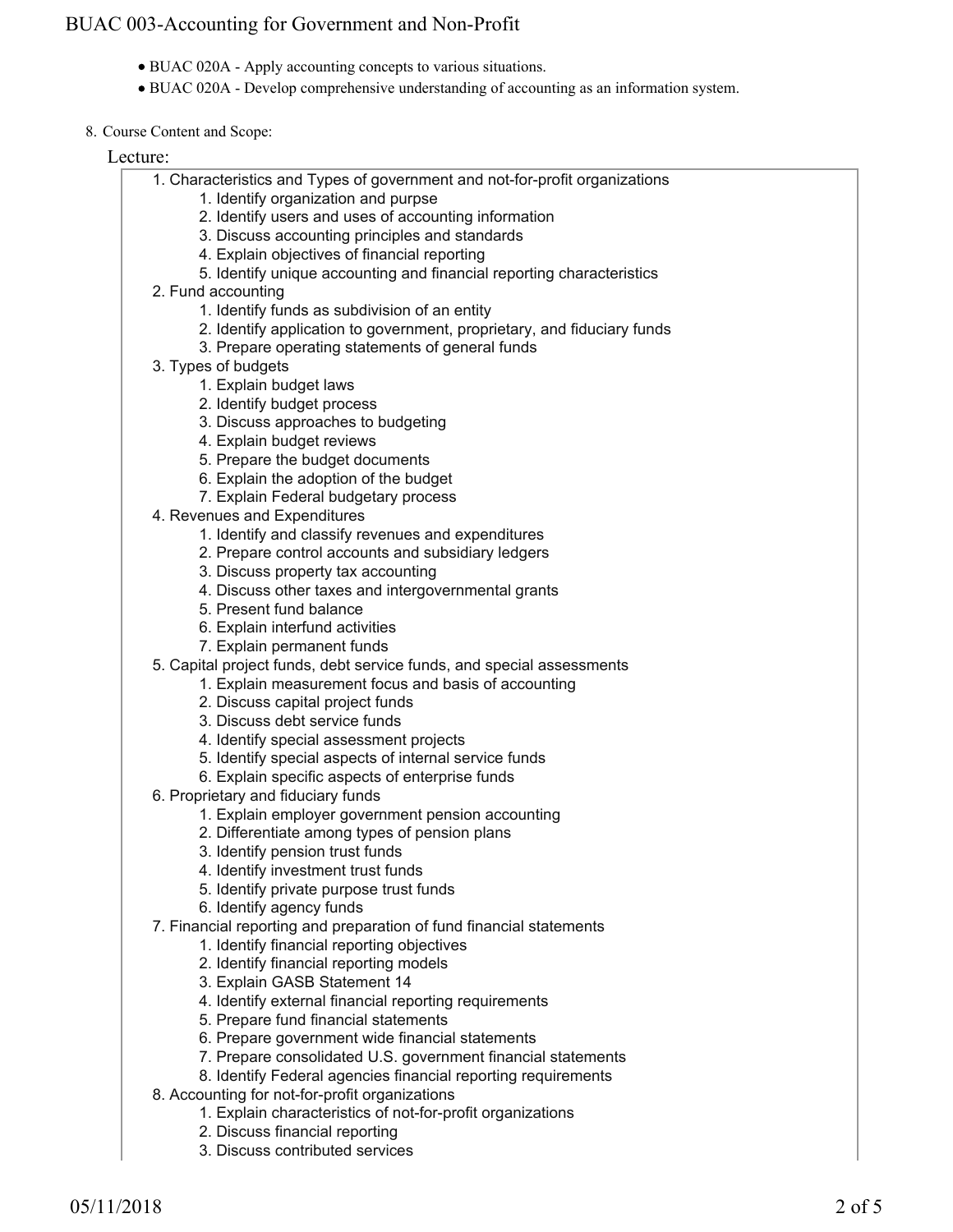- 4. Discuss contributions to collections
- 5. Explain hospital accounting and financial reporting
- 6. Explain revenues and expense classifications
- 7. Explain GAAP reporting requirements
- 8. Prepare financial statements

Lab: *(if the "Lab Hours" is greater than zero this is required)*

9. Course Student Learning Outcomes:

Apply concepts of government and nonprofit accounting versus profit based accounting.

2.

1.

Describe the nature and purpose of fund accounting.

3.

Prepare basic governmental and nonprofit financial statements.

10. Course Objectives: Upon completion of this course, students will be able to:

a. Recognize the characteristics of governmental and not-for-profit entities.

- b. Identify and explain fund accounting and prepare the financial Statements used by each fund type.
- c. Identify and explain the use of budgets and appropriations used by government units.
- d. Demonstrate an understanding of the basic nature of revenue and expenditure funds.
- e. Demonstrate an understanding of the basic types of funds and special assessments.
- f. Explain the use of proprietary and fiduciary funds.
- g. Explain characteristics and accounting for not-for-profit organizations.
- 11. Methods of Instruction: *(Integration: Elements should validate parallel course outline elements)* 
	- a. Demonstration, Repetition/Practice
	- b. Distance Education
	- c. Lecture
	- d. Technology-based instruction
- 12. Assignments: (List samples of specific activities/assignments students are expected to complete both in and outside of class.) In Class Hours: 54.00

Outside Class Hours: 108.00

a. Out-of-class Assignments

Readings in the textbook and in recommended supplementary literature. 2. Completion of out of class assignments including chapter exercicises and problem sets.

b. In-class Assignments

Readings in the textbook and recommended supplementary literature. 2. Attendance of lectures including the taking of detailed notes and participation in classroom discussion. 3. Examinations of various types, such as problem sets, essay, and multiple choice.

- 13. Methods of Evaluating Student Progress: The student will demonstrate proficiency by:
	- Written homework
	- Computational/problem solving evaluations
	- Group activity participation/observation
	- True/false/multiple choice examinations
- 14. Methods of Evaluating: Additional Assessment Information: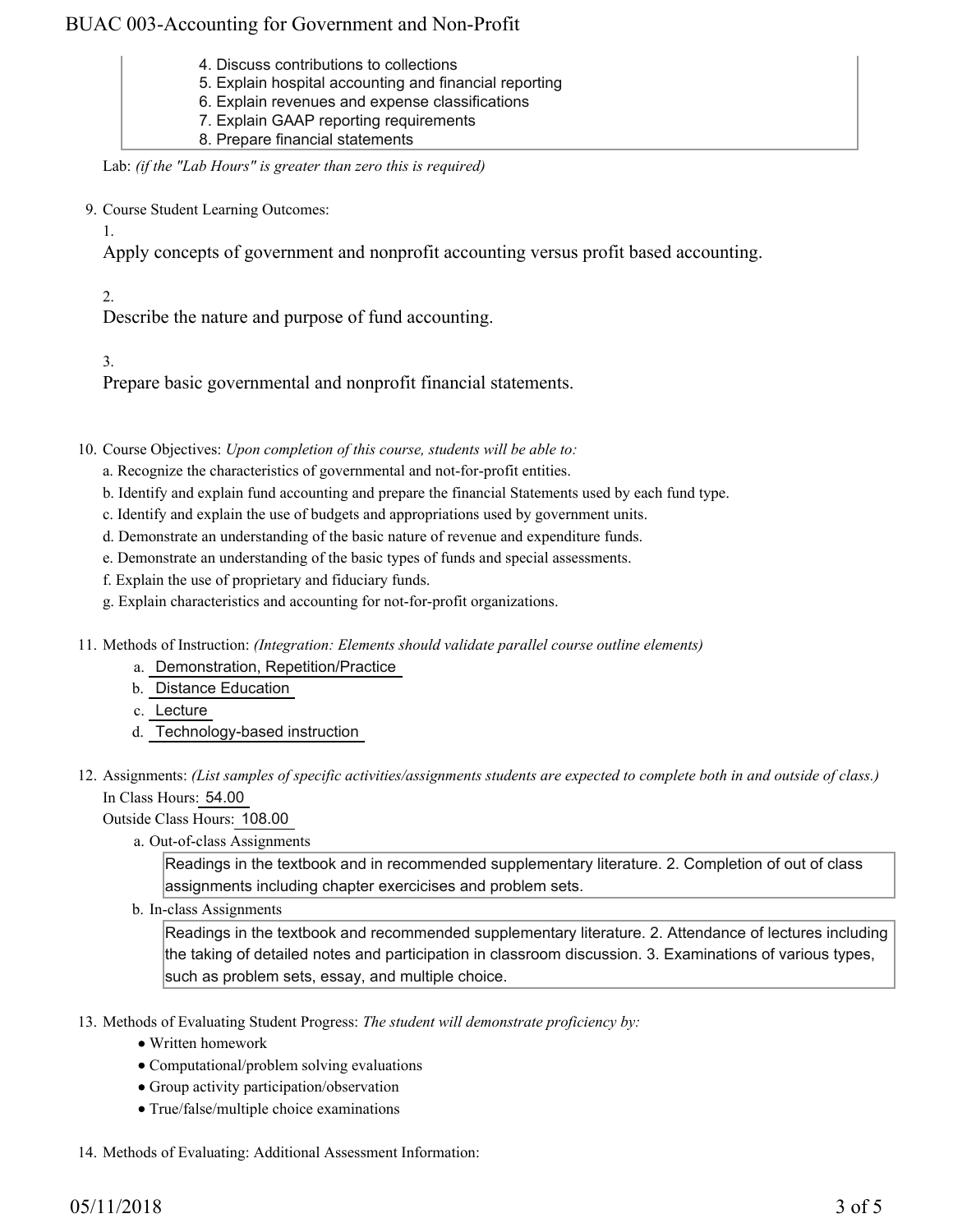|     | 15. Need/Purpose/Rationale -- All courses must meet one or more CCC missions.                                      |
|-----|--------------------------------------------------------------------------------------------------------------------|
|     | PO - Career and Technical Education                                                                                |
|     | Fulfill the requirements for an entry- level position in their field.                                              |
|     | Apply critical thinking skills to execute daily duties in their area of employment.                                |
|     | Apply critical thinking skills to research, evaluate, analyze, and synthesize information.                         |
|     | IO - Personal and Professional Development                                                                         |
|     | Demonstrate an understanding of ethical issues to make sound judgments and decisions.                              |
|     |                                                                                                                    |
|     | 16. Comparable Transfer Course                                                                                     |
|     | <b>Course Number</b><br><b>Course Title</b><br><b>University System</b><br><b>Catalog Year</b><br>Campus           |
|     |                                                                                                                    |
|     | 17. Special Materials and/or Equipment Required of Students:                                                       |
|     |                                                                                                                    |
|     | <sup>18.</sup> Materials Fees:<br>Required Material?                                                               |
|     | <b>Material or Item</b><br><b>Cost Per Unit</b><br><b>Total Cost</b>                                               |
|     | 19. Provide Reasons for the Substantial Modifications or New Course:                                               |
|     |                                                                                                                    |
|     | Periodic Review                                                                                                    |
| 20. | a. Cross-Listed Course (Enter Course Code): N/A                                                                    |
|     | b. Replacement Course (Enter original Course Code): N/A                                                            |
|     | 21. Grading Method (choose one): Letter Grade Only                                                                 |
|     |                                                                                                                    |
|     | 22. MIS Course Data Elements                                                                                       |
|     | a. Course Control Number [CB00]: CCC000239197                                                                      |
|     | b. T.O.P. Code [CB03]: 50200.00 - Accounting                                                                       |
|     | c. Credit Status [CB04]: D - Credit - Degree Applicable                                                            |
|     | d. Course Transfer Status [CB05]: B = Transfer CSU                                                                 |
|     | e. Basic Skills Status [CB08]: 2N = Not basic skills course                                                        |
|     | f. Vocational Status [CB09]: Advanced Occupational                                                                 |
|     | g. Course Classification [CB11]: Y - Credit Course                                                                 |
|     | h. Special Class Status [CB13]: N - Not Special                                                                    |
|     | i. Course CAN Code [CB14]: N/A                                                                                     |
|     | j. Course Prior to College Level [CB21]: $Y = Not$ Applicable                                                      |
|     | k. Course Noncredit Category [CB22]: Y - Not Applicable                                                            |
|     | I. Funding Agency Category [CB23]: Y = Not Applicable                                                              |
|     | m. Program Status [CB24]: 1 = Program Applicable                                                                   |
|     | Name of Approved Program (if program-applicable): ACCOUNTING                                                       |
|     | Attach listings of Degree and/or Certificate Programs showing this course as a required or a restricted elective.) |
|     | 23. Enrollment - Estimate Enrollment                                                                               |
|     | First Year: 45                                                                                                     |
|     | Third Year: 90                                                                                                     |
|     |                                                                                                                    |
|     | 24. Resources - Faculty - Discipline and Other Qualifications:                                                     |
|     | a. Sufficient Faculty Resources: Yes                                                                               |
|     | b. If No, list number of FTE needed to offer this course: N/A                                                      |

25. Additional Equipment and/or Supplies Needed and Source of Funding.